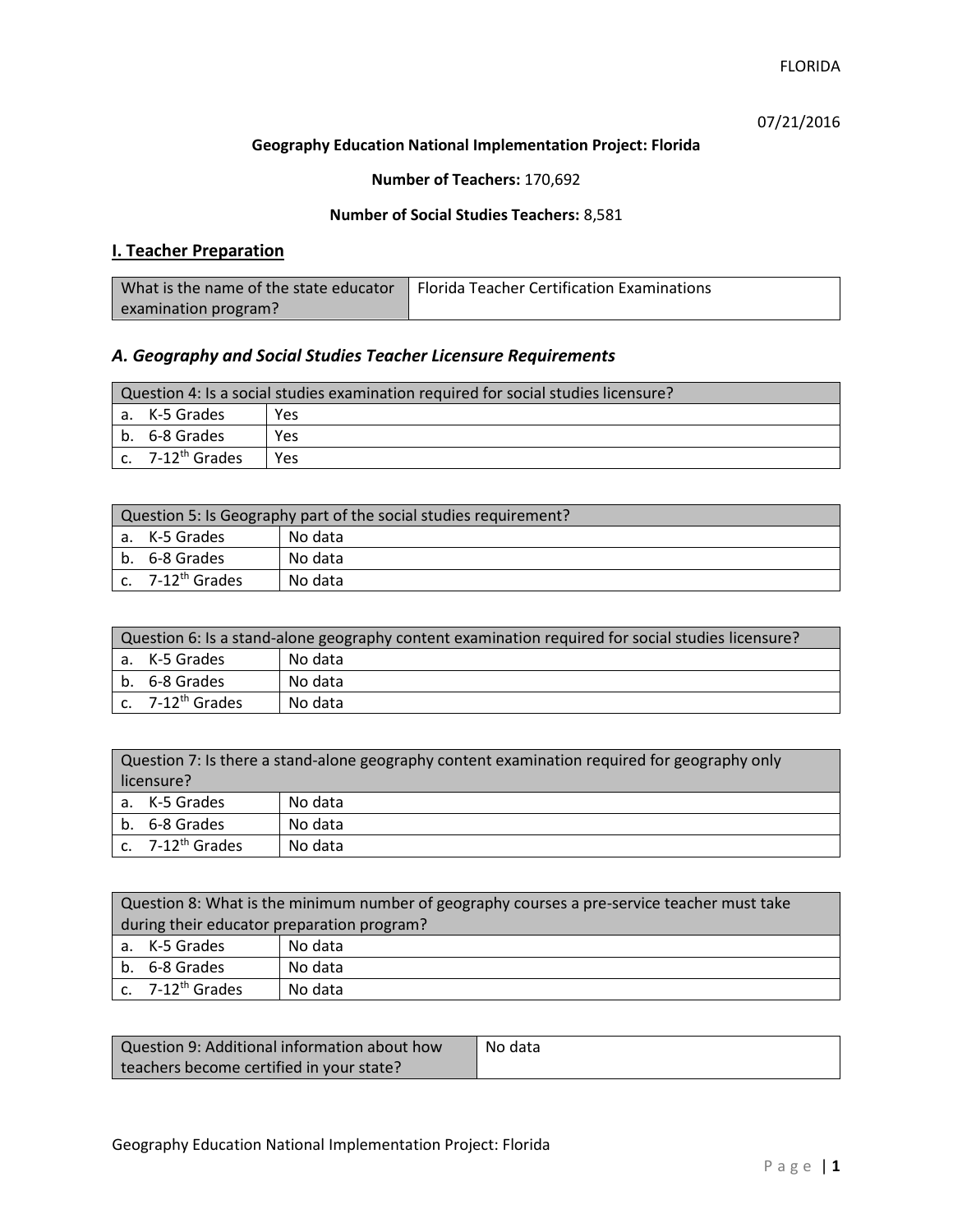# *B. Professional Development*

| Question 10: Can in service teachers receive<br>certification credit for professional<br>development courses or programs in<br>geography? | No data |
|-------------------------------------------------------------------------------------------------------------------------------------------|---------|
| Question 11: Does the state education agency<br>(SEA) provide professional development in<br>geography?                                   | No data |

# **II. Curriculum**

| Question 15: What is the name of the state<br>standards?              | Next Generation Sunshine State Standards K-12 |
|-----------------------------------------------------------------------|-----------------------------------------------|
| Question 16: How are the state standards<br>presented by grade level? | No data                                       |
| Question 17: When were the standards last<br>revised?                 | $7-10$ years                                  |
| Question 18: Are there plans for revision to<br>the state standards?  | No timeline                                   |
| Question 19: Is geography included in the<br>state standards?         | No data                                       |
| Question 20: How are the geography<br>standards organized?            | Geography standards are organized by strand   |
| Question 21: What framework and/or<br>documents were used?            | No data                                       |

## **Question 22: What general topics are included?**

No data

| Question 23: What is the total number of credit | 24 credit hours |
|-------------------------------------------------|-----------------|
| hours required for high school graduation?      |                 |
| Question 24: What is the total number of social | 3 credit hours  |
| studies credit hours required for high school   |                 |
| graduation?                                     |                 |
| Question 25: What is the total number of        | 9 credit hours  |
| geography credit hours required for high school |                 |
| graduation?                                     |                 |

| Question 26: What geography courses will students typically experience? |                              |         |  |  |
|-------------------------------------------------------------------------|------------------------------|---------|--|--|
|                                                                         | No data<br>l a. K-5 Grades   |         |  |  |
|                                                                         | b. 6-8 Grades                | No data |  |  |
|                                                                         | c. 7-12 <sup>th</sup> Grades | No data |  |  |